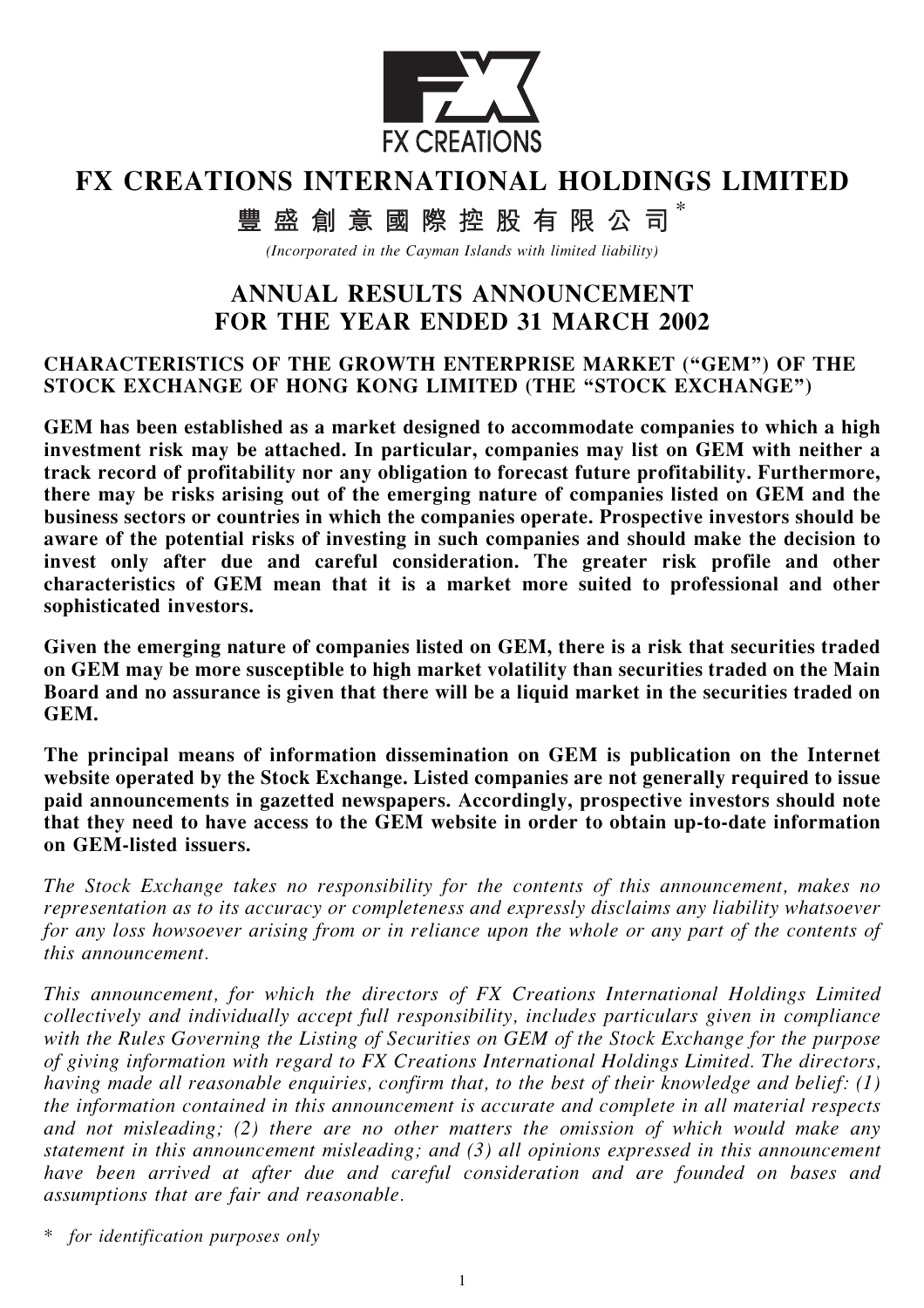### RESULTS

The board of directors (the ''Directors'') of FX Creations International Holdings Limited (the ''Company'') herein present their first audited pro forma combined results of the Company and its subsidiaries (collectively referred to as the ''Group'') which was legally formed on 2 May 2002 subsequent to the year end date of 31 March 2002.

|                                                                            | <b>Notes</b>   | 2002<br><b>HK\$'000</b><br>(note 1) | 2001<br>HK\$'000<br>(note 1) |
|----------------------------------------------------------------------------|----------------|-------------------------------------|------------------------------|
| <b>TURNOVER</b>                                                            | $\overline{2}$ | 49,587                              | 38,502                       |
| Cost of goods sold                                                         |                | (18, 416)                           | (14, 139)                    |
| Gross profit                                                               |                | 31,171                              | 24,363                       |
| Other revenue<br>Selling and distribution costs<br>Administrative expenses |                | 244<br>(17, 899)<br>(10,793)        | 82<br>(14, 329)<br>(7, 387)  |
| PROFIT FROM OPERATING ACTIVITIES                                           | 3              | 2,723                               | 2,729                        |
| Finance costs                                                              | $\overline{4}$ | (381)                               | (450)                        |
| PROFIT BEFORE TAX                                                          |                | 2,342                               | 2,279                        |
| Tax                                                                        | 5              | (422)                               | (410)                        |
| NET PROFIT FROM ORDINARY ACTIVITIES<br><b>ATTRIBUTABLE TO SHAREHOLDERS</b> |                | 1,920                               | 1,869                        |
| <b>DIVIDEND</b>                                                            | 6              | 2,000                               |                              |
| <b>EARNINGS PER SHARE</b>                                                  | 7              |                                     |                              |
| <b>Basic</b>                                                               |                | HK0.69 cent HK0.67 cent             |                              |
| Diluted                                                                    |                | N/A                                 | N/A                          |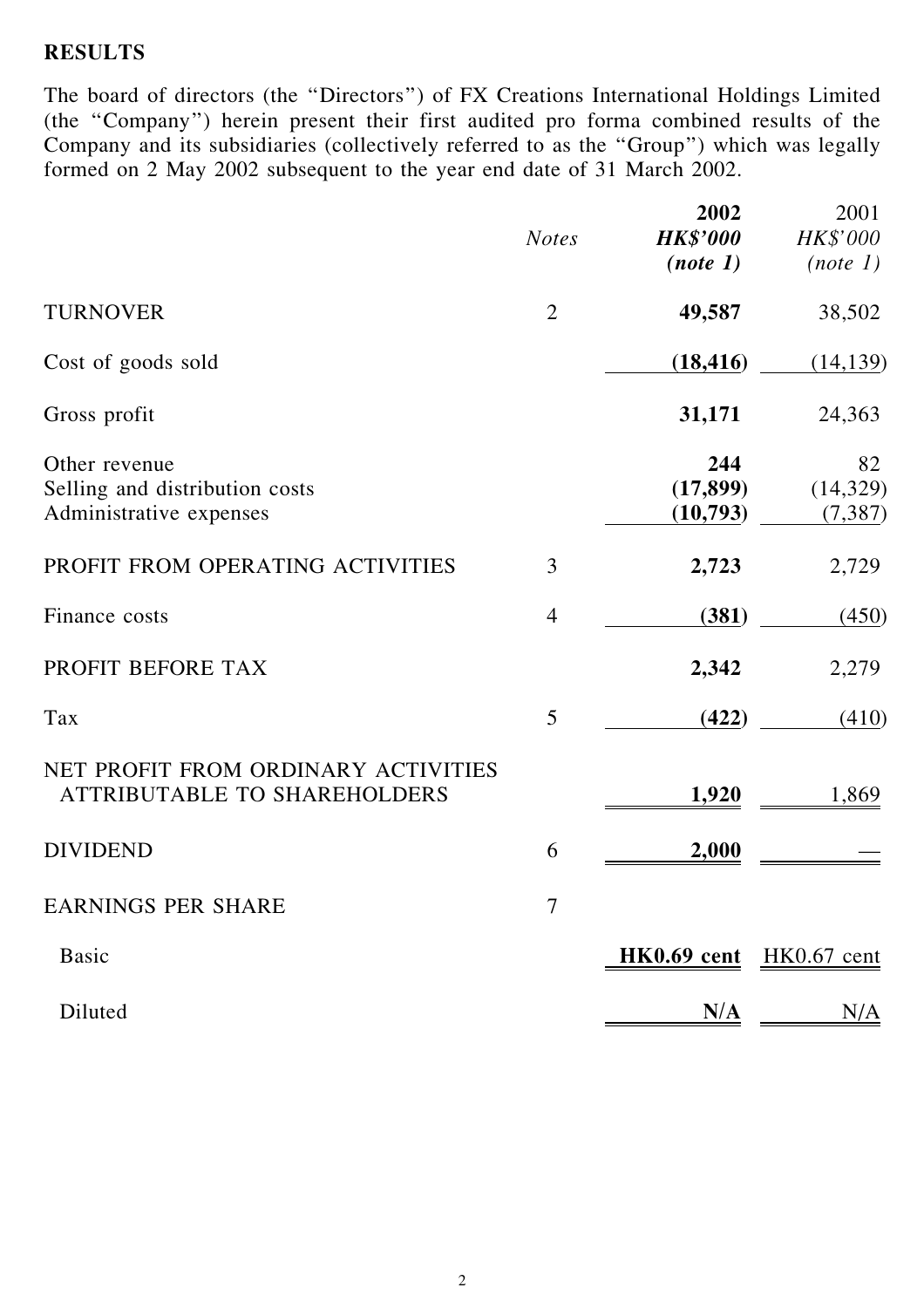Notes:

#### 1. GROUP REORGANISATION AND BASIS OF PRESENTATION

#### The Company

The Company was incorporated in the Cayman Islands on 10 January 2002 as an exempted company with limited liability under the Companies Law (2001 Second Revision) of the Cayman Islands. On incorporation, the Company had an authorised share capital of HK\$100,000 divided into 10,000,000 shares of HK\$0.01 each. On 14 January 2002, one subscriber share was transferred to Wise New Management Limited (''WNML'') for cash at par. Apart from the aforesaid shares issued, no other transactions were carried out by the Company during the period from 10 January 2002 to 31 March 2002. Accordingly, the Company has no results, cash flows or recognised gains or losses to report for the period ended 31 March 2002.

#### Group reorganisation

Pursuant to a reorganisation scheme (the ''Group Reorganisation'') to rationalise the structure of the Company and its subsidiaries (hereinafter collectively referred to as the ''Group'') in preparation for the listing of the Company's shares on the Growth Enterprise Market (''GEM'') of The Stock Exchange of Hong Kong Limited (the ''Stock Exchange'') in May 2002, the Company became the holding company of the companies now comprising the Group on 2 May 2002. This was accomplished by the Company acquiring the entire issued share capital of Resource Base Enterprises Limited (''RBEL''), the then holding company of other subsidiaries, in consideration for the allotment and issue of 5,599,999 shares of HK\$0.01 each in the share capital of the Company, credited as fully paid, to WNML, the former shareholder of RBEL. Further details of the Group Reorganisation are set out in the Company's prospectus dated 8 May 2002 (the ''Prospectus'').

#### Basis of presentation

The Group Reorganisation involved companies under common control. For accounting purposes, the Company and its subsidiaries will be regarded and accounted for as a continuing group when the Company prepares its financial statements for the year ending 31 March 2003. Accordingly, for the benefit of shareholders, pro forma combined financial statements and related notes thereto have been presented as supplementary information of the current year on the basis that the Company is treated as the holding company of its subsidiaries for the financial years presented rather than from the subsequent date of acquisition of the subsidiaries as is required by Hong Kong Statements of Standard Accounting Practice (''SSAP'') 27 ''Accounting for group reconstructions'' issued by the Hong Kong Society of Accountants. The pro forma combined results of the Group for the years ended 31 March 2002 and 2001 and the pro forma combined balance sheets as at 31 March 2002 and 2001 have been prepared on the basis that the current Group structure was in place for the two years ended 31 March 2002.

All significant transactions and balances among the companies comprising the Group have been eliminated in the preparation of the pro forma combined financial statements.

Although the Group Reorganisation had not been completed until 2 May 2002 and, accordingly, the Group did not legally exist until that date, in the opinion of the directors, the presentation of such supplementary pro forma combined financial statements prepared on the above basis is necessary to apprise the Company's shareholders of the Group's results and its state of affairs as a whole.

#### 2. TURNOVER

Turnover represents the aggregate of the net invoiced value of goods sold, after allowances for returns and trade discounts. All significant transactions among the companies comprising the Group have been eliminated on combination.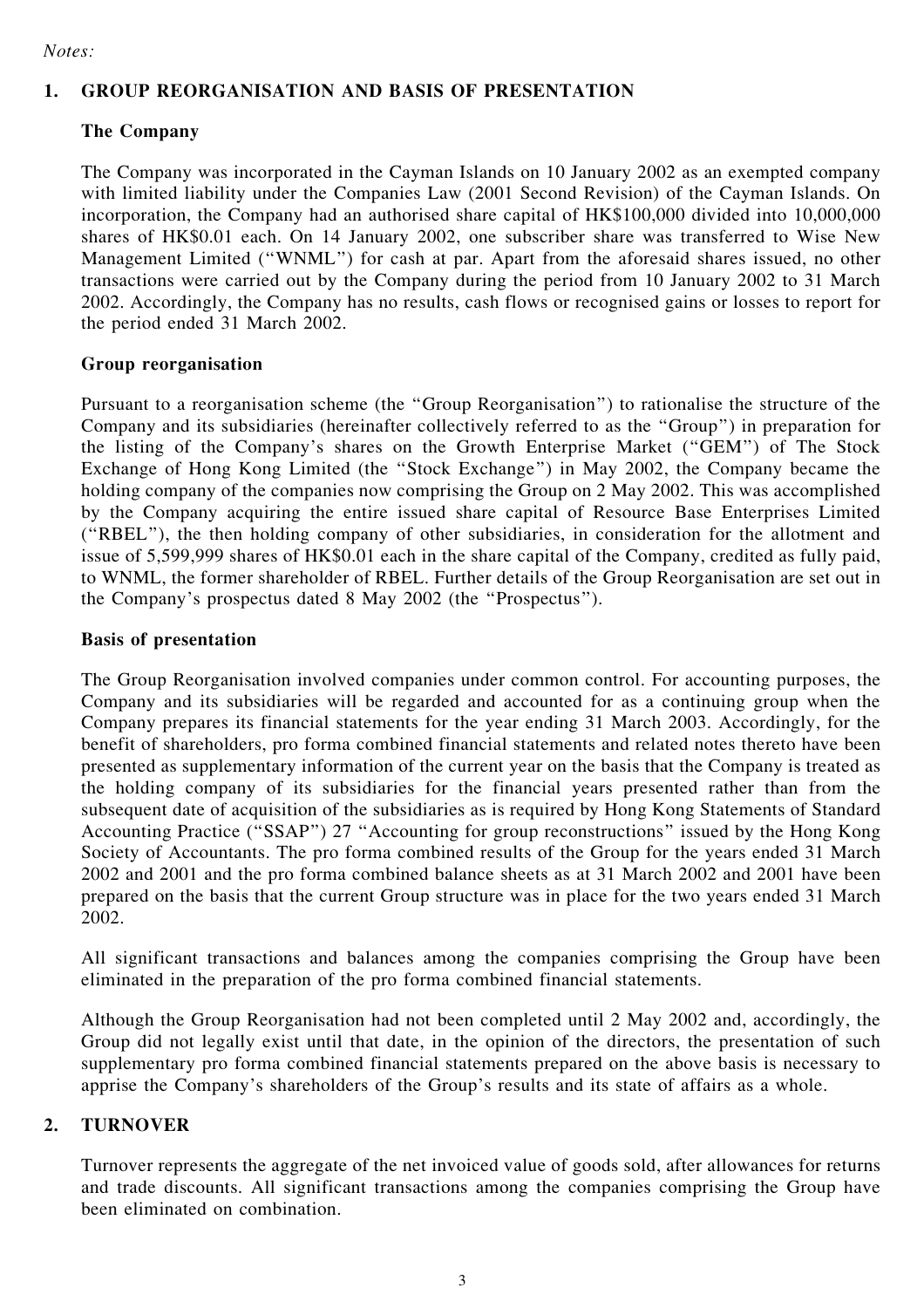#### 3. PROFIT FROM OPERATING ACTIVITIES

The Group's pro forma combined profit from operating activities is arrived at after charging/ (crediting):

|                                                 | Group           |          |  |
|-------------------------------------------------|-----------------|----------|--|
|                                                 | 2002            | 2001     |  |
|                                                 | <b>HK\$'000</b> | HK\$'000 |  |
|                                                 | (note 1)        | (note 1) |  |
| Cost of inventories sold                        | 18,416          | 14,139   |  |
| Auditors' remuneration                          | 476             | 30       |  |
| Depreciation                                    | 1,570           | 948      |  |
| Staff costs (excluding directors' remuneration) |                 |          |  |
| <b>Salaries</b>                                 | 10,674          | 8,343    |  |
| Pension scheme contributions                    | 411             | 130      |  |
|                                                 | 11,085          | 8,473    |  |
| Minimum lease payments under operating lease    |                 |          |  |
| rentals for land and buildings                  | 12,421          | 8,794    |  |
| Exchange losses, net                            | 209             | 203      |  |
| Interest income                                 | (50)            | (78)     |  |

#### 4. FINANCE COSTS

Finance costs represents interest on bank loans and overdrafts wholly repayable within five years.

#### 5. TAX

Hong Kong profits tax has been provided at the rate of 16% (2001: 16%) on the estimated assessable profits arising in Hong Kong during the year. Taxes on profit assessable overseas have been calculated at the rates of tax prevailing in the countries in which the Group operates, based on existing legislation, interpretation and practices in respect thereof.

|                                          | Group           |          |  |
|------------------------------------------|-----------------|----------|--|
|                                          | 2002            | 2001     |  |
|                                          | <b>HK\$'000</b> | HK\$'000 |  |
|                                          | (note 1)        | (note 1) |  |
| Current:                                 |                 |          |  |
| Hong Kong                                | 542             | 350      |  |
| Overseas                                 | 27              |          |  |
| Overprovision in prior years - Hong Kong | (87)            |          |  |
|                                          | 482             | 350      |  |
| Deferred tax charge/(credit)             | (60)            | 60       |  |
| Tax charge for the year                  | 422             | 410      |  |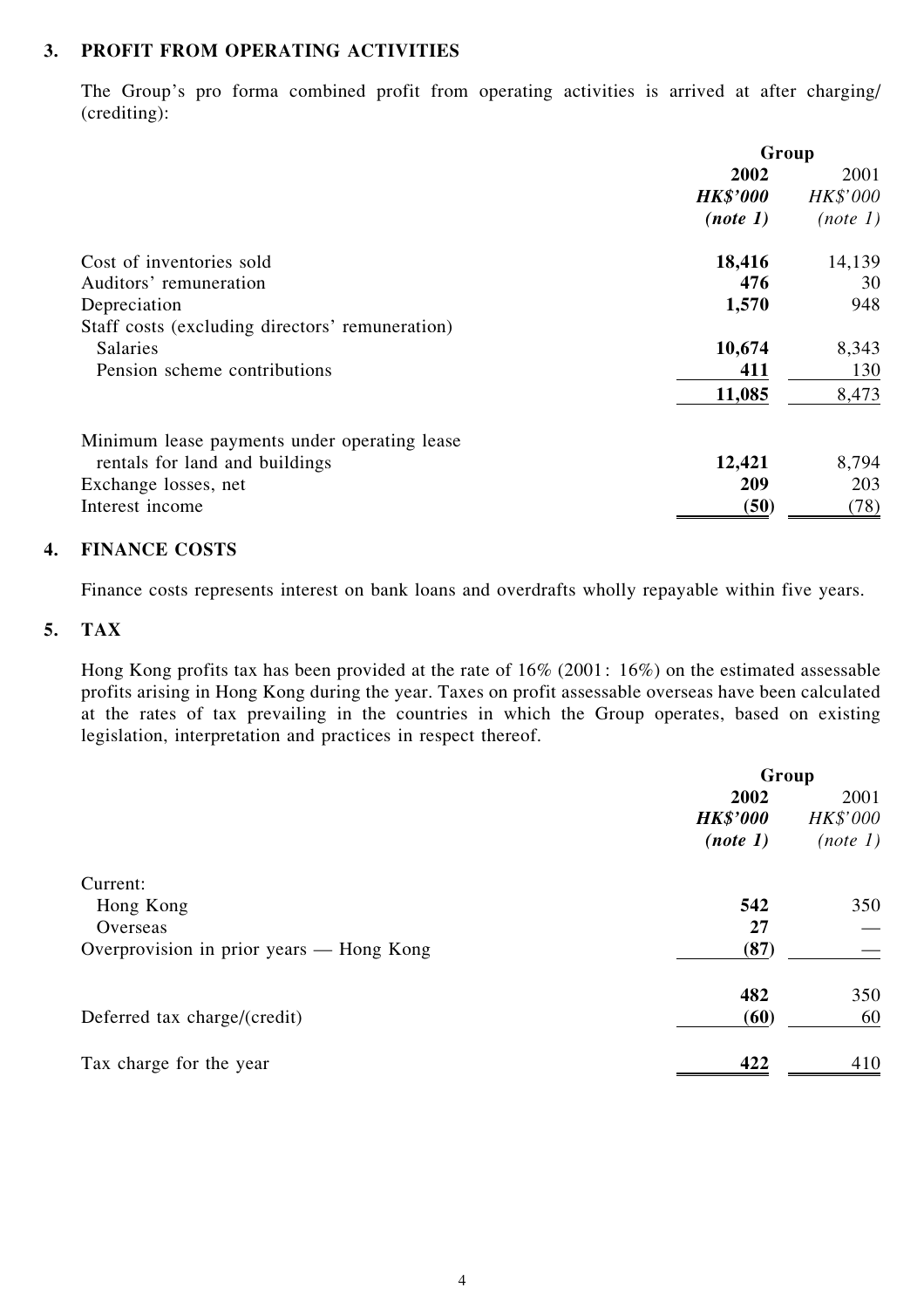|                  | Group           |          |
|------------------|-----------------|----------|
|                  | 2002            | 2001     |
|                  | <b>HK\$'000</b> | HK\$'000 |
|                  | (note 1)        | (note 1) |
| Special dividend | 2,000           |          |

A special dividend was paid by a subsidiary of the Group to its then shareholders prior to the Group Reorganisation, as set out in note 1 to the announcements.

The dividend rate and the number of shares ranking for dividend are not presented as such information is not considered meaningful.

#### 7. EARNINGS PER SHARE

The calculation of pro forma basic earnings per share is based on the pro forma combined net profit from ordinary activities attributable to shareholders for the year ended 31 March 2002 of approximately HK\$1,920,000 (2001: HK\$1,869,000) and the pro forma weighted average of 280,000,000 (2001: 280,000,000) shares deemed to be in issue throughout the year.

Diluted earnings per share amounts for the years ended 31 March 2001 and 2002 have not been disclosed as no diluting events existed during those years.

#### 8. SEGMENT INFORMATION

Segment information is presented by way of two segment formats: (i) on a primary segment reporting basis, by business segment; and (ii) on a secondary segment reporting basis, by geographical segment.

The Group's operating businesses are structured and managed separately, according to the nature of their operations and the products and services they provide. Each of the Group's business segments represents a strategic business unit that offers products and services which are subject to risks and returns that are different from those of other business segments. Summary details of the business segments are as follows:

- (a) the retail segment represents the selling of bags and accessories via retail shops and department store counters;
- (b) the wholesale segment represents the selling of bags and accessories via overseas agents and distributors; and
- (c) the corporate segment represents investment holding.

In determining the Group's geographical segments, revenues are attributed to the segments based on the location of the customers, and assets are attributed to the segments based on the location of the assets.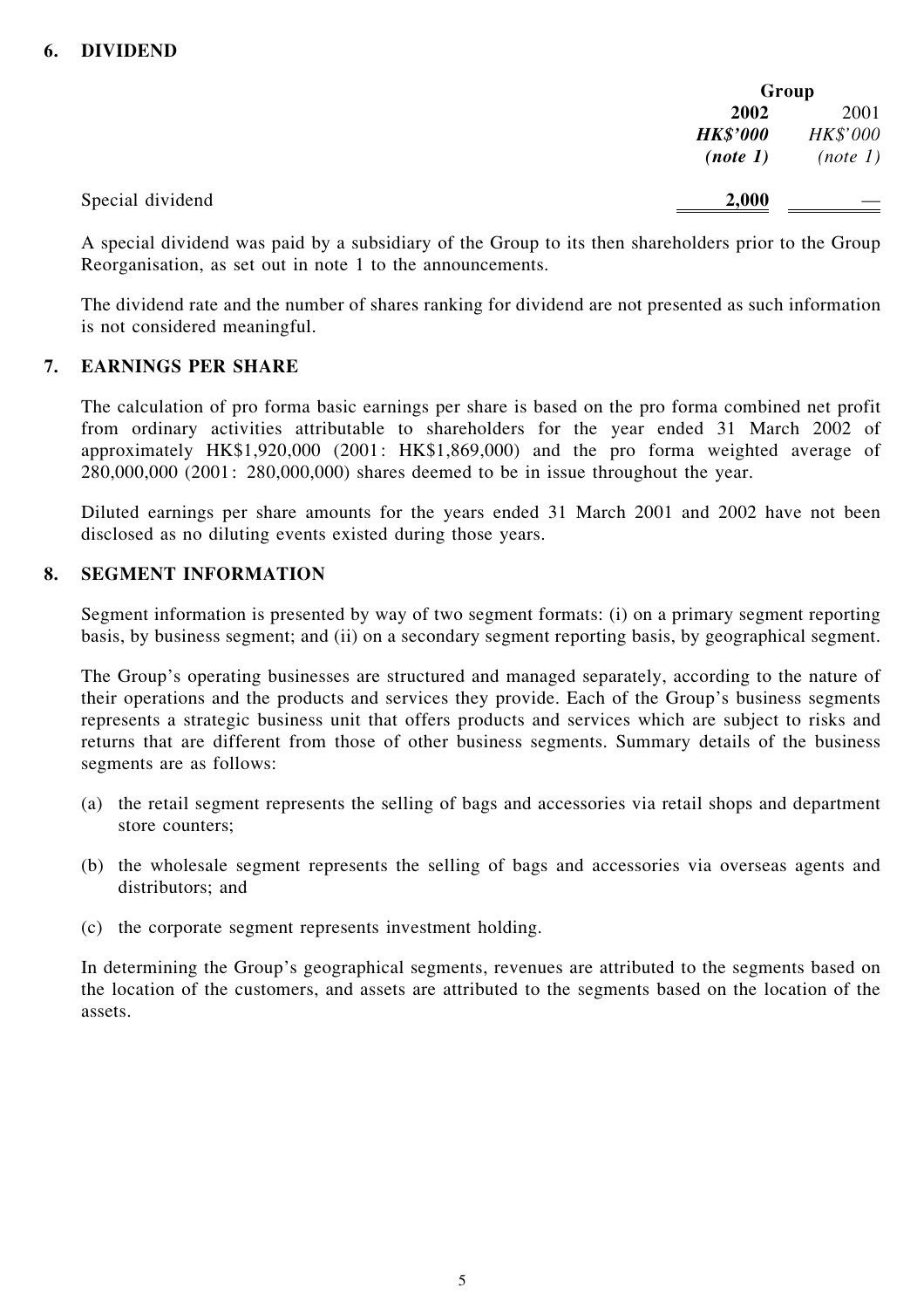### (a) Business segments

The following tables present revenue, results and certain assets, liabilities and expenditure information for the Group's business segments.

Group

|                                                                        | Retail                  |                         |                         | Wholesale<br>Corporate  |                         | <b>Combined</b> total |                         |                    |
|------------------------------------------------------------------------|-------------------------|-------------------------|-------------------------|-------------------------|-------------------------|-----------------------|-------------------------|--------------------|
|                                                                        | 2002<br><b>HK\$'000</b> | 2001<br><b>HK\$'000</b> | 2002<br><b>HK\$'000</b> | 2001<br><b>HK\$'000</b> | 2002<br><b>HK\$'000</b> | 2001<br>HK\$'000      | 2002<br><b>HK\$'000</b> | 2001<br>HK\$'000   |
| Segment revenue:<br>Sales to external<br>customers                     | 32,726                  | 26,479                  | 16,861                  | 12,023                  |                         |                       | (note 1)<br>49,587      | (note 1)<br>38,502 |
| Segment results                                                        | 3,728                   | 4,487                   | 2,654                   | 1,232                   | (3,659)                 | (2,990)               | 2,723                   | 2,729              |
| Finance costs                                                          |                         |                         |                         |                         |                         |                       | (381)                   | (450)              |
| Profit before tax                                                      |                         |                         |                         |                         |                         |                       | 2,342                   | 2,279              |
| Tax                                                                    |                         |                         |                         |                         |                         |                       | (422)                   | (410)              |
| Net profit from ordinary<br>activities attributable<br>to shareholders |                         |                         |                         |                         |                         |                       | 1,920                   | 1,869              |
| <b>ASSETS</b><br>Segment assets<br>Unallocated assets                  | 4,428                   | 4,541                   | 3,011                   | 848                     | 4,839                   | 3,317                 | 12,278<br>37            | 8,706<br>197       |
| Total assets                                                           |                         |                         |                         |                         |                         |                       | 12,315                  | 8,903              |
| <b>LIABILITIES</b><br>Segment liabilities<br>Unallocated liabilities   |                         |                         |                         |                         | 4,589                   | 3,675                 | 4,589<br>5,968          | 3,675<br>3,390     |
|                                                                        |                         |                         |                         |                         |                         |                       | 10,557                  | 7,065              |
| Other segment<br>information:<br>Depreciation                          | 1,213                   | 659                     |                         |                         | 357                     | 289                   | 1,570                   | 948                |
| Capital expenditure                                                    | 501                     | 1,328                   |                         |                         | 397                     | 480                   | 898                     | 1,808              |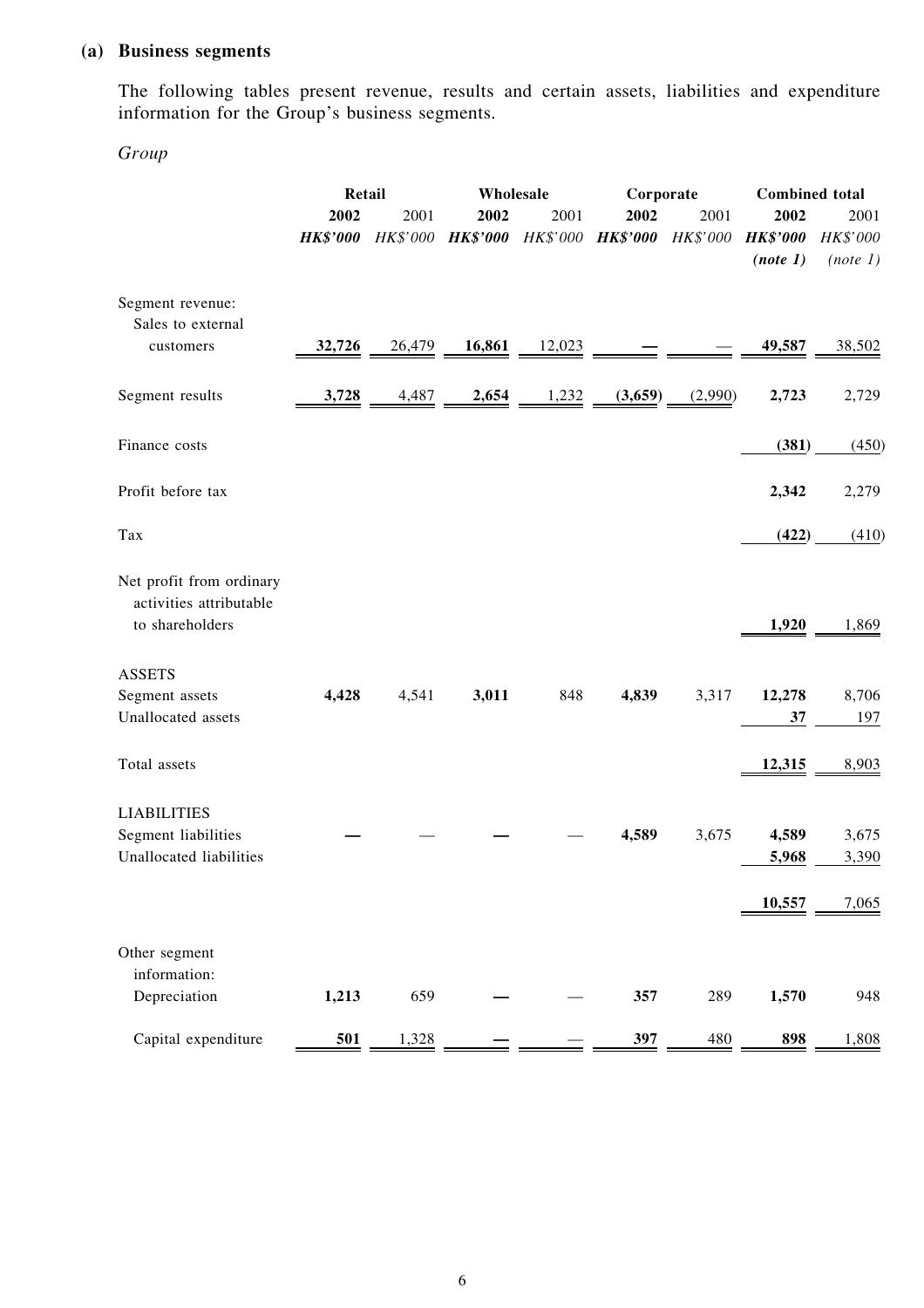#### (b) Geographical segments

The following table presents revenue, certain assets and expenditure information for the Group's geographical segments.

Group

|                                       |                 |                 | PRC (not including |                 |                 |                 |                 |                 |                 |                 |                       |                 |
|---------------------------------------|-----------------|-----------------|--------------------|-----------------|-----------------|-----------------|-----------------|-----------------|-----------------|-----------------|-----------------------|-----------------|
|                                       | Hong Kong, SAR  |                 | Hong Kong, SAR)    |                 | Taiwan          |                 | Singapore       |                 | Other           |                 | <b>Combined</b> total |                 |
|                                       | 2002            | 2001            | 2002               | 2001            | 2002            | 2001            | 2002            | 2001            | 2002            | 2001            | 2002                  | 2001            |
|                                       | <b>HK\$'000</b> | <b>HK\$'000</b> | <b>HK\$'000</b>    | <i>HK\$'000</i> | <b>HK\$'000</b> | <b>HK\$'000</b> | <b>HK\$'000</b> | <b>HK\$'000</b> | <b>HK\$'000</b> | <b>HK\$'000</b> | <b>HK\$'000</b>       | <b>HK\$'000</b> |
|                                       |                 |                 |                    |                 |                 |                 |                 |                 |                 |                 | (note 1)              | (note 1)        |
| Segment revenue:<br>Sales to external |                 |                 |                    |                 |                 |                 |                 |                 |                 |                 |                       |                 |
| customers                             | 32,136          | 28,398          | 9,254              | 5,920           | 5,621           | 524             | 1,603           | 1,327           | 973             | 2,333           | 49,587                | 38,502          |
| Other segment<br>information:         |                 | 4,897           | 1,335              |                 | 1,214           | 212             | 230             |                 | 115             | 3,128           | 12,315                | 8,903           |
| Segment assets                        | 9,421           |                 |                    | 666             |                 |                 |                 |                 |                 |                 |                       |                 |
| Capital                               |                 |                 |                    |                 |                 |                 |                 |                 |                 |                 |                       |                 |
| expenditure                           | 554             | 1,776           |                    |                 | 344             | 32              |                 |                 |                 |                 | 898                   | 1,808           |

# MANAGEMENT DISCUSSION AND ANALYSIS

# FINANCIAL REVIEW

### Results

During the year ended 31 March 2002, the Group recorded a turnover of HK\$49,587,000 (2001: HK\$38,502,000), an increase of approximately 29% compared to the previous corresponding year. The turnover for the year ended 31 March 2002 comprised retail sales and wholesale sales which accounted for approximately 66% and 34% (2001: 69% and 31%) of the total turnover respectively. As at 31 March 2002, the Group had 24 retail outlets which consisted of 8 retail shops and 4 department store counters in Hong Kong and 12 department store counters in Taiwan.

The increase in turnover was mainly attributable to higher retail sales due to the opening of new retail outlets and increase in sales to wholesalers (agents and distributors) due to increase in the number of agents and distributors, and sales to existing agents and distributors.

The net profit attributable to shareholders for the year ended 31 March 2002 amounted to HK\$1,920,000 (2001: HK\$1,869,000), an increase of 3% compared to the previous corresponding year. The increase was mainly attributable to the expansion of the business.

# Liquidity, financial resources and capital structure

For the year under review, the Group financed its operations with its own working capital and bank borrowings of approximately HK\$5,460,000 (2001: HK\$3,995,000).

As at 31 March 2002, the Group had net current assets of approximately HK\$118,000 (2001: HK\$16,000) including cash and bank balances and pledged bank deposits of approximately HK\$2,063,000 (2001: HK\$2,535,000).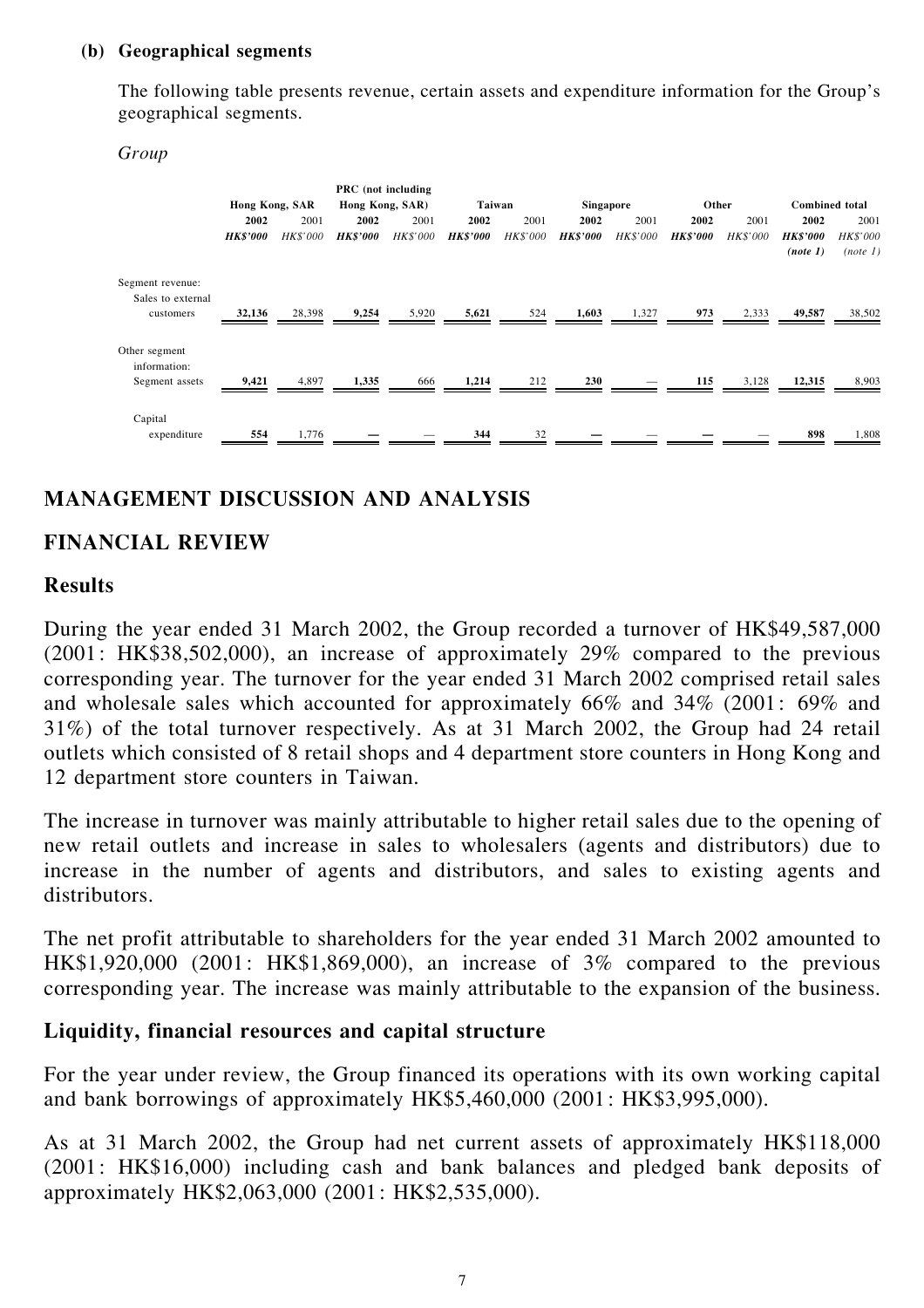At 31 March 2002, the Group had total available banking facilities of approximately HK\$10,210,000 (2001: HK\$6,347,000) which were supported by the following:

- (i) the pledge of a bank deposit of  $HK$1,840,000 (2001: HK$2,046,000);$
- (ii) personal guarantees executed by two directors of the Company and a director of a subsidiary of the Company;
- (iii) legal charges over certain properties owned by a director of the Company, a director of a subsidiary of the Company and a relative of a director of the Company; and
- (iv) a floating charge over the current assets of a subsidiary of the Company.

As at the close of business on 31 March 2002, the gearing ratio (defined as the ratio between total bank borrowings and total assets) was 0.4 (2001: 0.4). No fixed interest bank borrowing was noted. All the bank borrowings were denominated in HK Dollars.

As at 31 March 2002, the Group has outstanding bank borrowings of approximately HK\$5,460,000 (2001: HK\$3,995,000). The bank borrowings comprised secured bank overdrafts of approximately HK\$2,078,000 (2001: Nil), secured trust receipt loans of approximately HK\$1,321,000 (2001: HK\$1,048,000), a secured bank loan of approximately HK\$600,000 (2001: HK\$600,000) and unsecured bank loans of approximately HK\$1,461,000 (2001: HK\$2,347,000). Approximately HK\$5,215,000 (2001: HK\$3,405,000) of the total outstanding borrowings are repayable within one year and the remaining balance of approximately HK\$245,000 (2001: HK\$590,000) is repayable in the second year.

## Release of personal guarantees and legal charges

The Group has received written consent, in principle, from its bankers to the effect that upon the listing of the Company's shares on GEM, the personal guarantees from two directors of the Company and a director of a subsidiary of the Company, and the legal charges over certain properties owned by a director of the Company, a director of a subsidiary of the Company and a relative of a director of the Company will be released and replaced by corporate guarantees executed by the Company and/or other security provided by the Group.

# Significant investment

During the year under review, there was no significant investment held by the Group (2001: Nil).

# Material acquisition or disposal of subsidiaries and affiliated companies

Other than in connection with the Group Reorganisation in preparation for the listing of the Company's shares on GEM, there were no material acquisitions or disposal of subsidiaries and affiliated companies in the course of this year.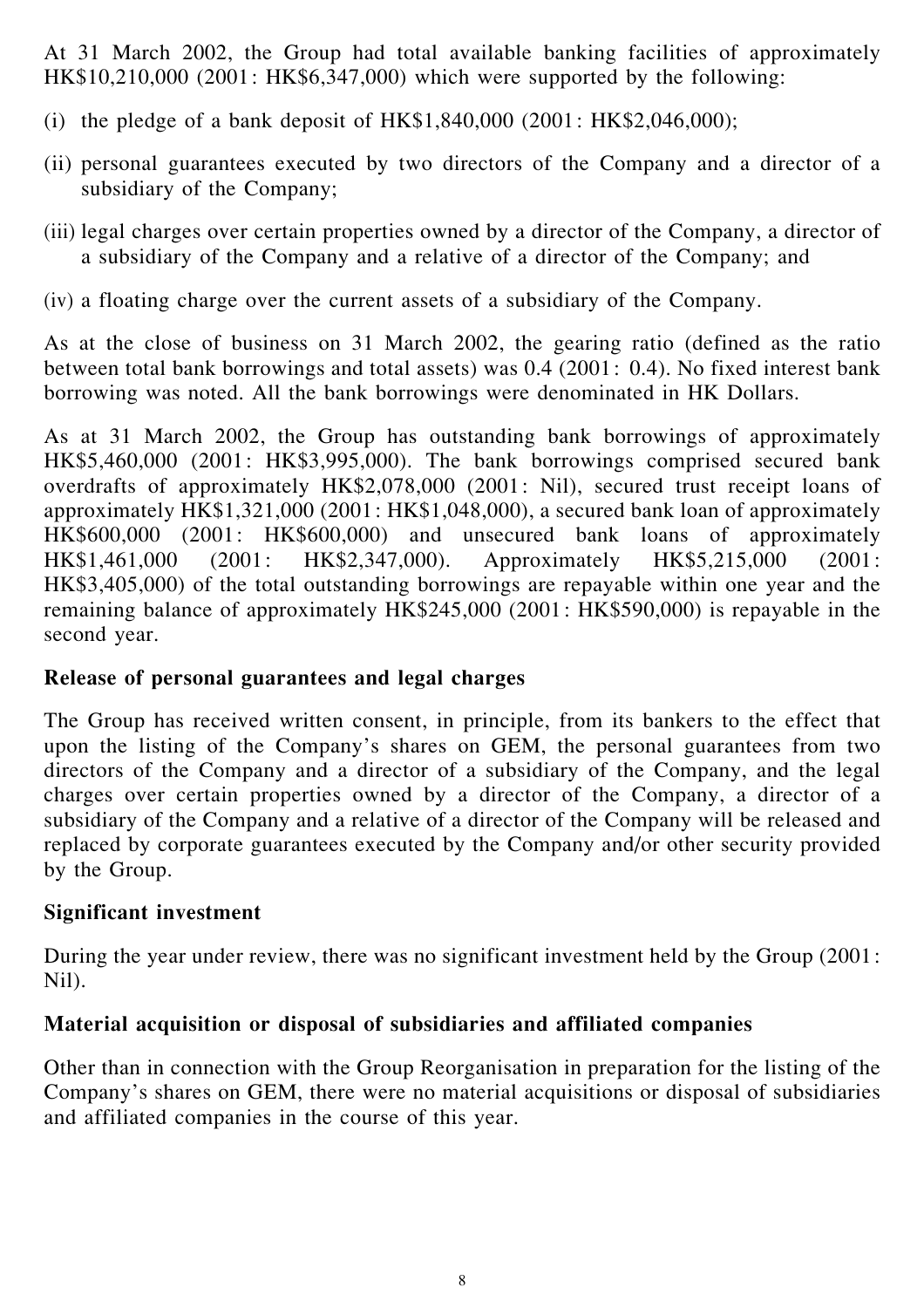### Contingent liabilities

As at 31 March 2002, the Group had the following contingent liabilities:

|                                |                          | Group                 |  |  |
|--------------------------------|--------------------------|-----------------------|--|--|
|                                | 2002                     | 2001                  |  |  |
|                                | <b>HK\$'000</b> HK\$'000 |                       |  |  |
|                                |                          | $(note 1)$ $(note 1)$ |  |  |
| Bills discounted with recourse |                          | 239                   |  |  |

### Lease and contracted commitments

The Group leases certain of its office premises, warehouses, retail shops and department store counters under non-cancellable operating lease arrangements with lease terms ranging from one to three years.

At 31 March 2002, the Group had total future minimum lease payments in respect of noncancellable operating leases falling due as follows:

|                                         |                 | Group           |  |  |
|-----------------------------------------|-----------------|-----------------|--|--|
|                                         | 2002            | 2001            |  |  |
|                                         | <b>HK\$'000</b> | <b>HK\$'000</b> |  |  |
|                                         | (note 1)        | (note 1)        |  |  |
| Land and buildings expiring:            |                 |                 |  |  |
| Within one year                         | 7,287           | 5,980           |  |  |
| In the second to fifth years, inclusive | 5,958           | 1,479           |  |  |
|                                         | 13,245          | 7,459           |  |  |

At the balance sheet date, the Group had contracted commitments in respect of purchases of certain fixed assets of HK\$157,500 (2001: Nil).

### Foreign exchange exposure

The Group's income and expenditure during the year ended 31 March 2002 were denominated in US Dollars, HK Dollars and New Taiwanese (''NT'') Dollars, and most of the assets and liabilities as at 31 March 2002 were denominated in HK Dollars and NT Dollars. Accordingly, the Directors are of the view that, to certain extent, the Group is exposed to foreign currency exchange risk. For the US Dollars foreign exchange exposure, the Director believe the exposure is small as the exchange rate of US Dollars to HK Dollars is comparatively stable. However, the Group is exposed to NT Dollars foreign exchange exposure and fluctuation of exchange rates of NT Dollars against HK Dollars could affect the Group's results of operations. During the year, no hedging transaction or arrangement was made.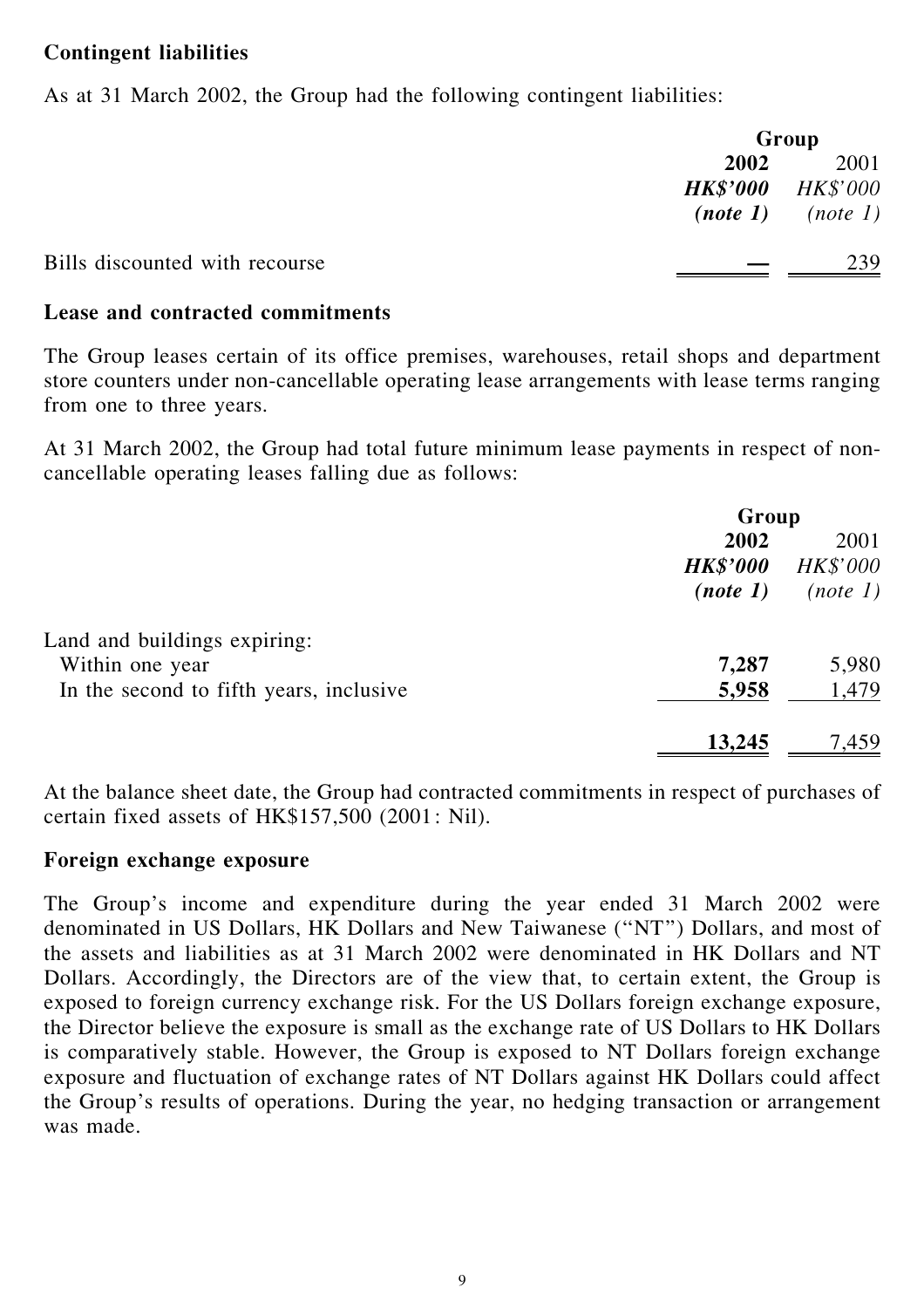# Treasury policies

The Group adopts a conservative approach towards its treasury policies. The Group strives to reduce exposure to credit risk by performing ongoing credit evaluations of the financial conditions of its customers. To manage liquidity risk, the board of directors closely monitors the Group's liquidity position to ensure that the liquidity structure of the Group's assets, liabilities and commitments can meet its funding requirements.

## Segment information

Business segments

| Year ended                | Year ended |
|---------------------------|------------|
| 31 March                  | 31 March   |
| 2002                      | 2001       |
| <b>HK\$'000</b>           | HK\$'000   |
| 32,726<br>Retail sales    | 26,479     |
| 16,861<br>Wholesale sales | 12,023     |
| 49,587                    | 38,502     |
| Geographical segments     |            |
| PRC:                      |            |
| 32,136<br>Hong Kong, SAR  | 28,398     |
| Elsewhere<br>9,254        | 5,920      |
| 5,621<br>Taiwan           | 524        |
| 1,603<br>Singapore        | 1,327      |
| Others<br>973             | 2,333      |
| 49,587                    | 38,502     |

Business segments

#### Retail sales

Retail sales increased by approximately 24%, as compared to the previous corresponding year, to HK\$32,726,000 (2001: HK\$26,479,000). The increase was mainly attributed to an increase in the retail outlets by the Group from 17 as at 31 March 2001 to 24 as at 31 March 2002 in Hong Kong and Taiwan.

### Wholesale sales

Wholesale sales comprised sales to agents and sales to distributors.

Sales to agents increased by approximately 55%, as compared to the previous corresponding year, to HK\$11,263,000 (2001: HK\$7,247,000). The increase was mainly attributed to increase in the number of agents from 2 to 5 and increase in sales to an existing agent.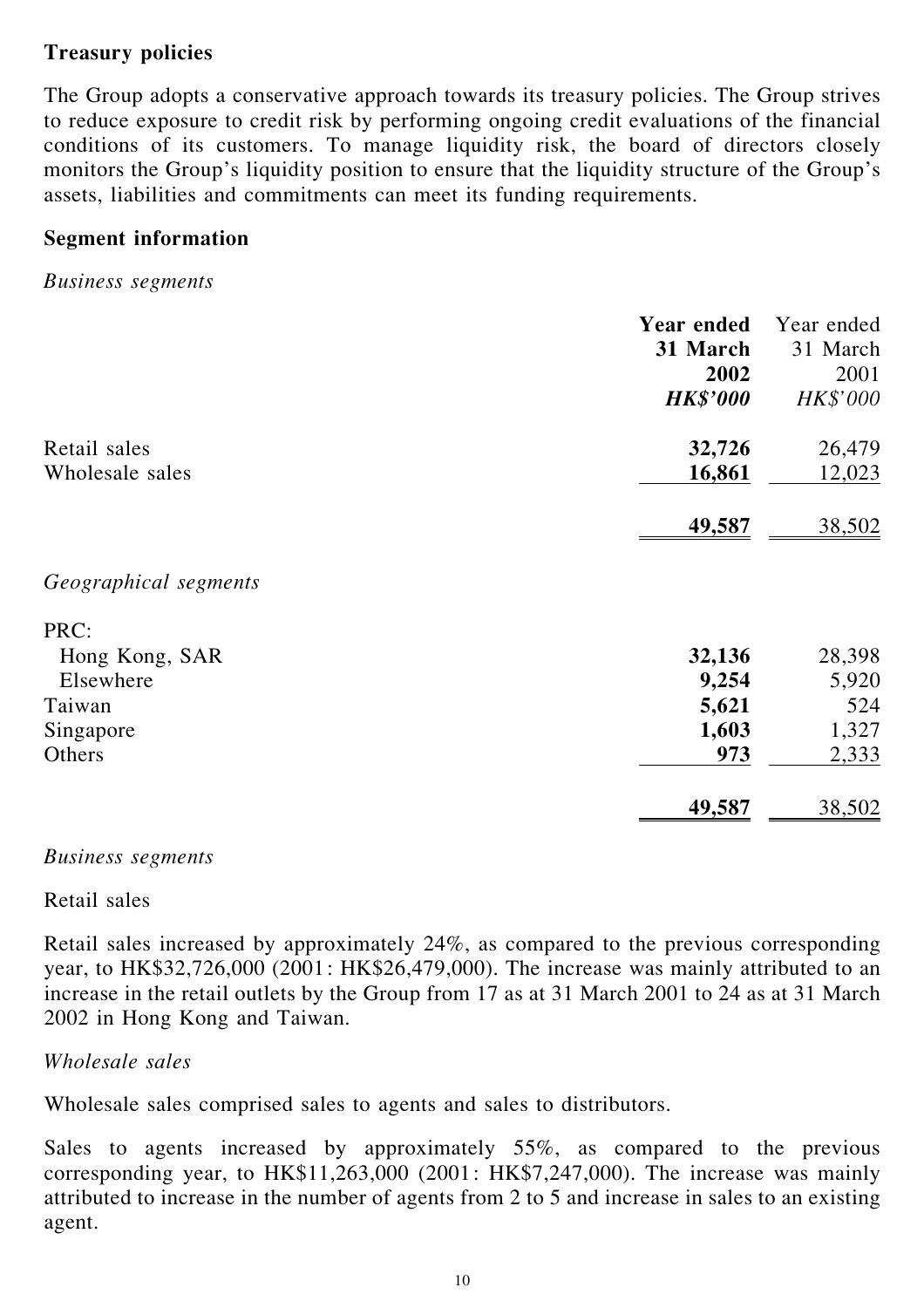Sales to distributors increased by approximately 17%, as compared to the previous corresponding year, to HK\$5,598,000 (2001: HK\$4,776,000). The increase was mainly attributed to sales to new distributors.

### Geographical segment

For the year ended 31 March 2002, sales in Hong Kong, SAR increased by 13% compared to the previous corresponding year. The increase was mainly attributed to increase in sales from the retail outlets in Hong Kong and an increase in sales to distributors which resells to other countries.

For the year ended 31 March 2002, sales to elsewhere in the PRC increased by 56% compared to the previous corresponding year. The increase was mainly attributed to increase in sales to the Group's agent in the PRC.

For the year ended 31 March 2002, sales to Taiwan increased by 973% compared to the previous corresponding year. The increase was mainly attributed to the opening of new retail outlets in Taiwan.

For the year ended 31 March 2002, sales to Singapore increased by 21% compared to the previous corresponding year. The increase was mainly attributed to increase in sales to the Group's agent in Singapore.

For the year ended 31 March 2002, sales to other countries decreased by 58% compared to the previous corresponding year. The decrease was mainly attributed to decrease in orders from countries other than above.

Please refer to note 8 to the announcement for details on business and geographical segments.

### Future plans for material investments and expected source of funding

Details for the Group's future plans for material investments or capital assets and their expected source of funding have been stated in the Company's Prospectus under the sections headed ''Statement of Business Objectives'' and ''Reasons for the Share Offer and the Use of Proceeds'' respectively. Other than those disclosed, the Group did not have any plan for material investments or capital assets.

#### Employees and remuneration policies

As at 31 March 2002, the Group had 81 (2001: 71) full time employees. Remuneration is determined by reference to market terms and the performance, qualification and experience of individual employee. Year-end bonus based on individual performance will be paid to employees as recognition of and reward for their contributions. Other benefits include contributions to statutory mandatory provident fund scheme to its employees in Hong Kong. To date, no share options have been granted to employees.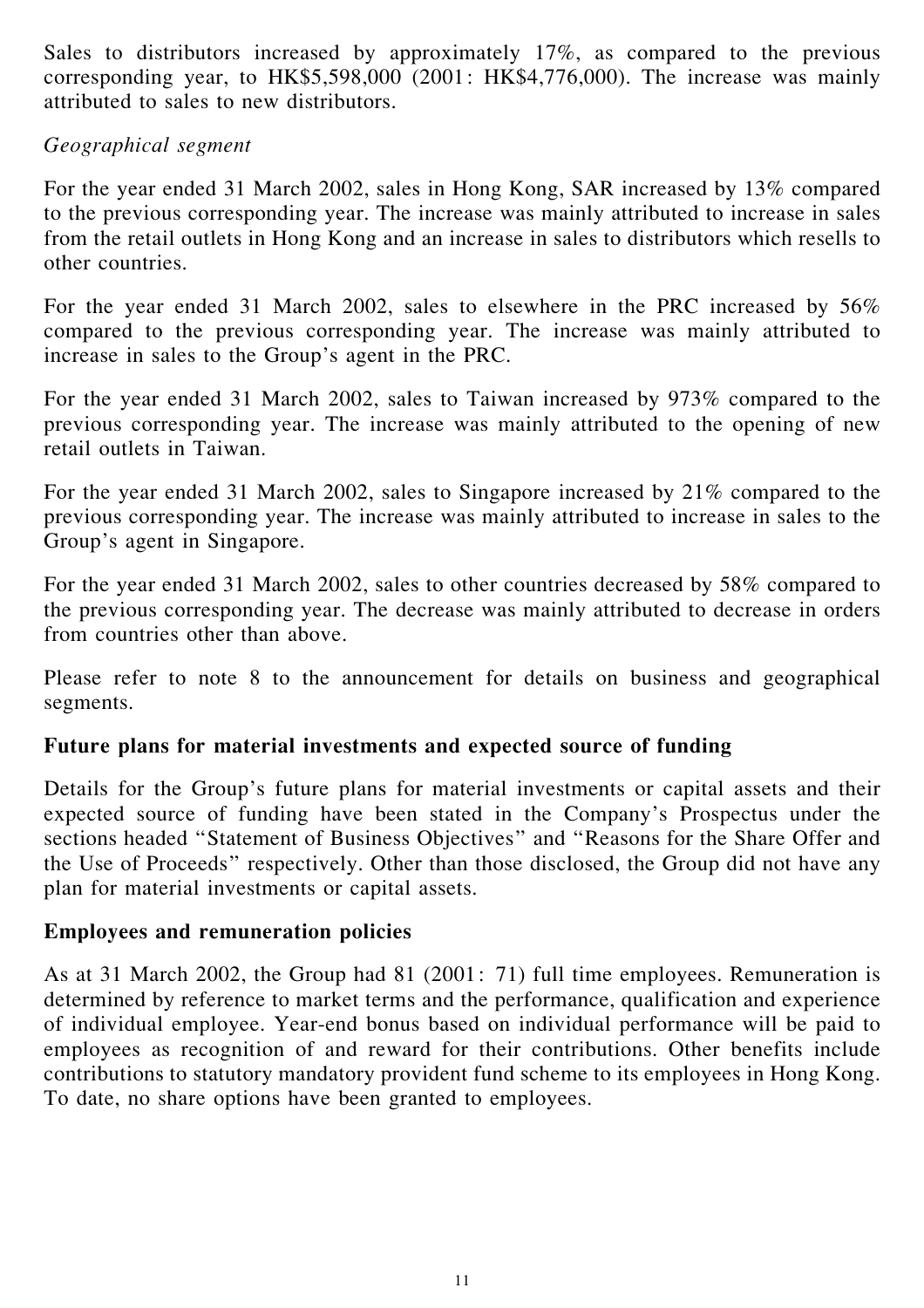# COMPARISON OF BUSINESS OBJECTIVES WITH ACTUAL BUSINESS PROGRESS

The share of the Company was listed on GEM on 21 May 2002. According to the statement of business objectives stated in the Prospectus, the first period covered by the statement of business objectives is from 3 May 2002 to 30 September 2002 whereas, this result announcement covers the year ended 31 March 2002. Accordingly, no comparison is presented, and the actual business progress for the two years ended 31 March 2000 and 2001, for the eight months ended 30 November 2001, and from 1 December 2001 to 3 May 2002 is stated in the section headed ''Statement of Active Business Pursuits'' in the Prospectus. The Group is in the progress of implementing the business plan as stated in the Prospectus and believe that the implementation will be in accordance to the time frame.

# USE OF PROCEEDS

The Company was listed on GEM on 21 May 2002 by way of placing and public offer of 81,000,000 shares. The gross proceeds from such placement and public offer were approximately HK\$21,060,000. The Group intends to apply the net proceeds (after deducting listing expenses) for setting up additional retail shops in Hong Kong and Taiwan, conducting advertising and marketing campaigns and other corporate image enhancement programs, financing the acquisition of plant, machinery and production facilities and financing the expansion of the geographical coverage of the Group's network. As of the date of this announcement, the Group has not spent any of the proceeds from the abovementioned share offer and such proceeds are placed on short-term deposits with a bank in Hong Kong. The directors intend to use the net proceeds in the manner as disclosed in the Prospectus.

# BUSINESS PROSPECTS

The Group has reviewed its business strategies and set up future plan to promote FX CREATIONS as a brandname for stylish bags and lifestyle consumers products in the world market. The key strategic initiatives that the Group plans to implement in the near future are as follows:

# To promote greater awareness of the FX CREATIONS brandname

To achieve this, the Group will continue to conduct advertising and promotional campaigns to enhance awareness of the FX CREATIONS brandname.

# To expand its product range under the FX CREATIONS brandname

The Group intends to expand its product range such as developing professional office bags. Also, the Group will expand its product range through licensing its brandname to other types of products such as apparel.

# To expand the geographical coverage of the Group's distribution network and to expand its retail outlets

The Group will approach potential agents in the markets such as the US, Europe and other countries in Asia. Also, the Group will expand new retail outlets in Hong Kong and Taiwan.